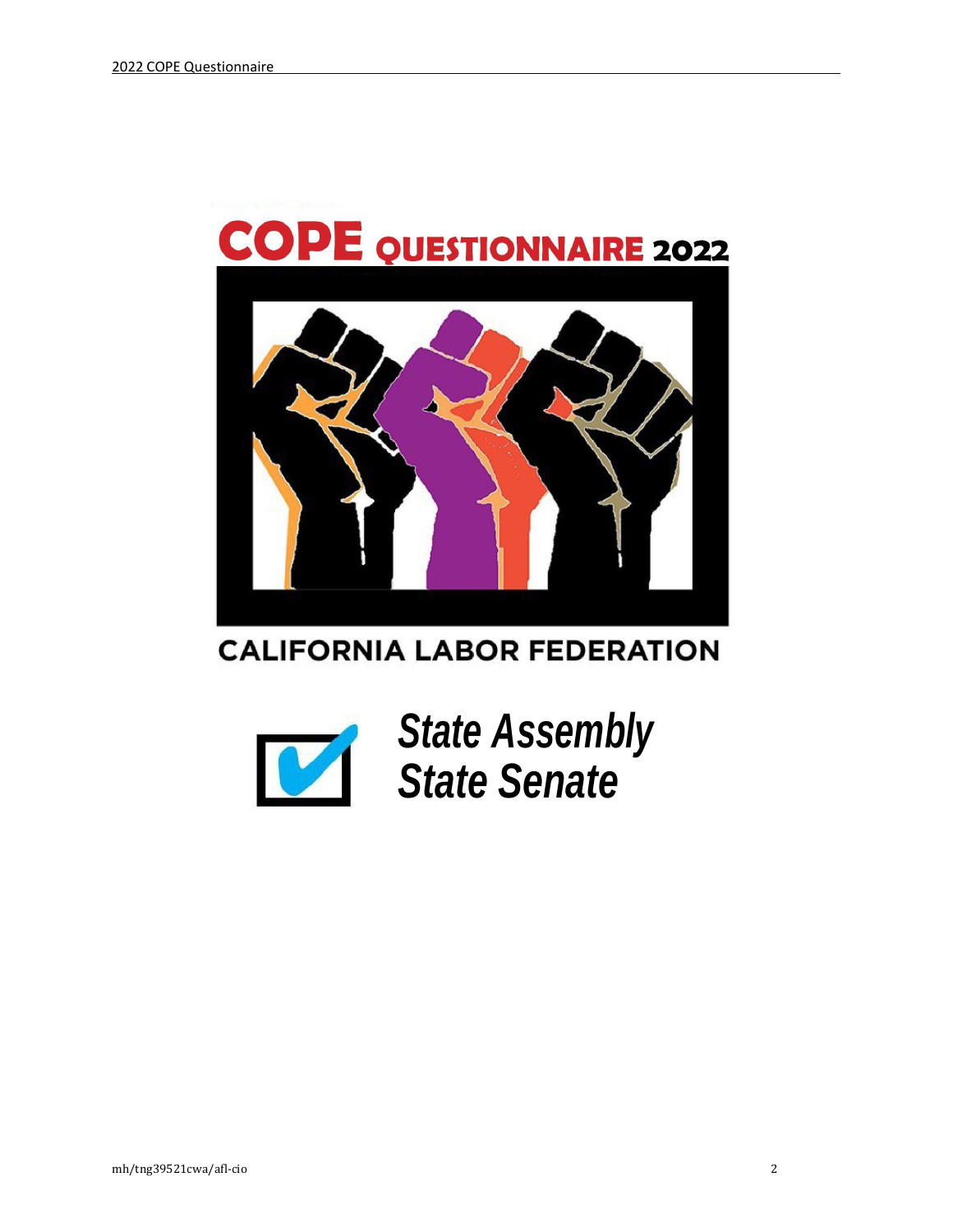# **California Labor Federation's 2022 COPE Questionnaire.**

The California Labor Federation represents over 2 million working people and 2,100 affiliated unions in California. Your questionnaire will be used by our members and leaders to make endorsement decisions at the state and local level, and to demonstrate the differences between candidates in member communications. Please return promptly to your Labor Council.

| Name:                                        | Office Sought:          |  |
|----------------------------------------------|-------------------------|--|
| Home Address:                                |                         |  |
| Occupation and Employer:                     |                         |  |
| Work Address and Phone:                      |                         |  |
| Campaign Address and Phone:                  |                         |  |
| Political Consultant and Campaign ID Number: |                         |  |
| E-Mail:                                      | <b>Political Party:</b> |  |

# **A. Overview**

- 1. Briefly describe your background, work history, education, and prior public service.
- 2. Have you failed to vote in any elections in the past five years? If so, why?
- 3. Please describe your membership, work or experience with labor unions.
- 4. Have you ever been endorsed by a labor union?
- 5. Have you ever crossed a picket line? If so, why?
- 6. What will be your process for making endorsements of other candidates? Are you willing to consult with Labor on those endorsements?
- 7. Would you be willing to meet regularly with the labor council and labor unions during the campaign and after being elected?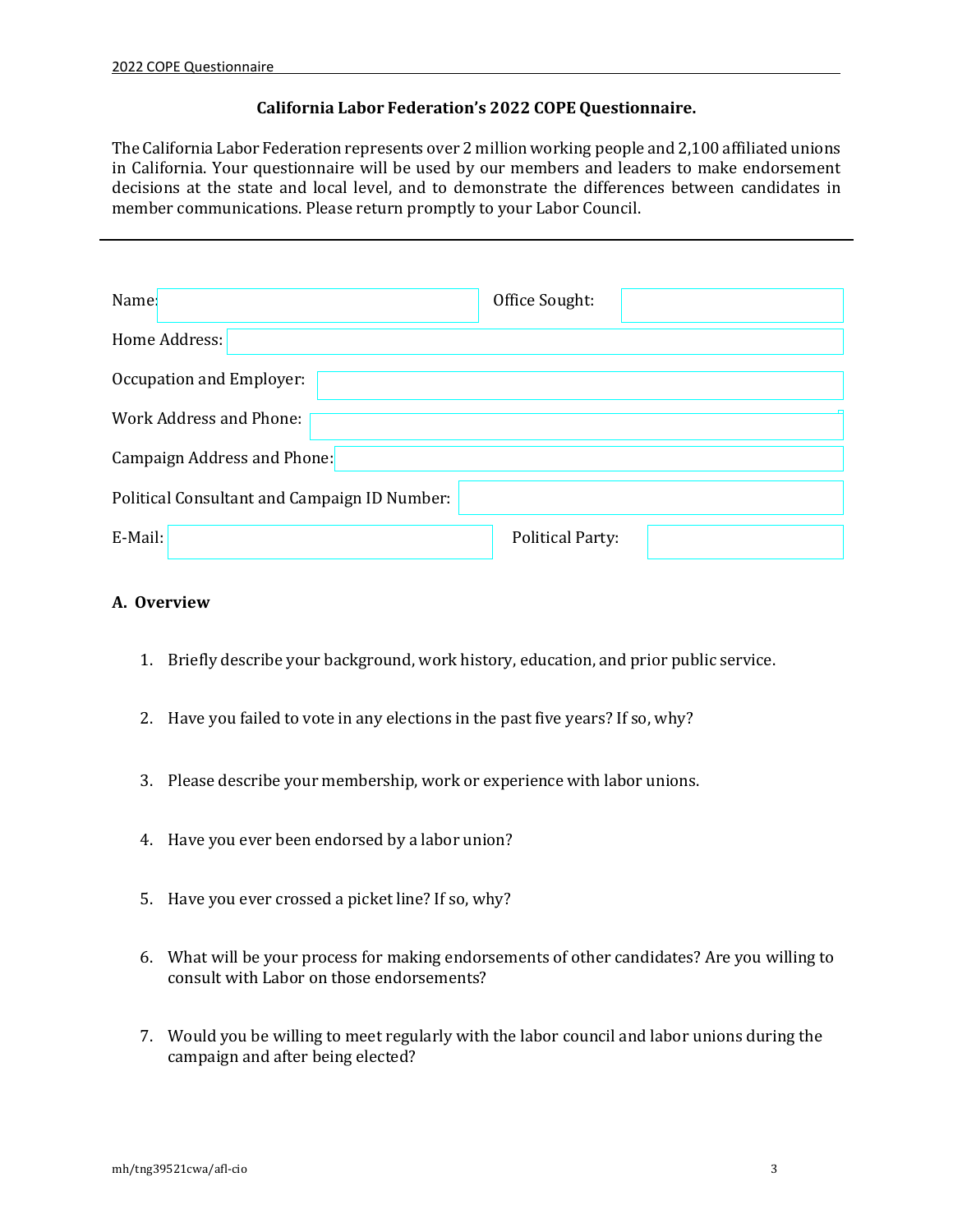## **B. Fighting for the Right to Join a Union and Protecting Collective Bargaining**

Every day, workers are denied their right to join a union and bargain together for good wages, benefits and safe working conditions. Employers frequently intimidate, harass, and threaten workers who try to form a union. We will never rebuild the middle class unless workers have a real right to organize.

## *Please indicate support or opposition and explain:*

- 1. Support efforts to make it easier for workers to join a union through employer neutrality agreements, majority signup or other processes that allow workers to organize free from fear or intimidation.
- 2. Require that all tribal-state compacts provide an enforceable, fair process for workers to organize a union in California tribal casinos.
- 3. Protect and enhance existing public sector collective bargaining statutes and support new public sector collective bargaining statutes for any public sector employees not covered under existing statutes.
- 4. Support any group of workers engaging in any form of collective action, including the right to strike, and oppose legislation which prohibits protest actions, unless right to strike is protected.
- 5. Allow workers to access unemployment insurance benefits if they go on strike.
- 6. Expansion of organizing rights under the Agricultural Labor Relations Act (ALRA).
- 7. Support the use and expansion of Labor Peace Agreements to raise the standard of living for workers.
- 8. Some companies, particularly in the tech space such as Amazon, have used their growing market power in ways that negatively impact workers. Would you support policies to reign in such misuse of market power?

# **C. Promoting Good Jobs and Fighting Inequality**

Our state faces a crisis of income inequality with far too many jobs paying poverty wages. One-third of all Californians are now on Medi-Cal, which means far too many working people earn wages so low that public benefits are necessary to survive.

# *Please indicate support or opposition and explain:*

1. Protect the unanimous California Supreme Court decision in *Dynamex* and the landmark legislation, AB 5, to give employment status to millions of misclassified workers.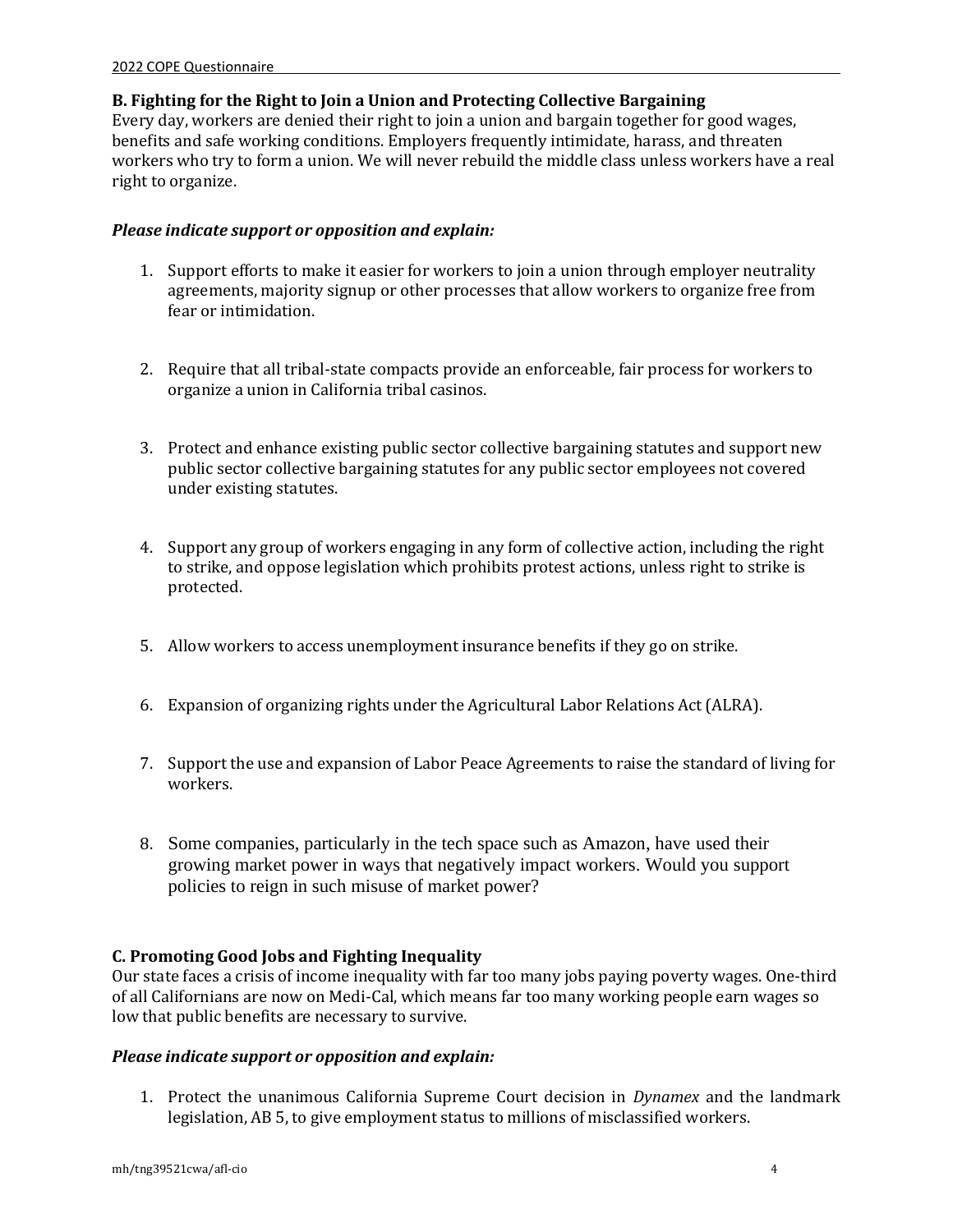- 2. Expand on existing laws to require contractors that get public funding or public benefits, including tax incentives, CEQA streamlining, re-zoning, or a grant of surplus land, to pay prevailing wage.
- 3. Ask developers and public entities to use project labor/community benefit agreements. Have you ever voted for or against these and why?
- 4. Require companies receiving local or state government contracts or subsidies, including tax incentives, to pay prevailing wage, use a skilled and trained workforce, and meet labor standards.
- 5. Strengthen joint liability laws which raise wages and working conditions and help prevent wage theft.
- 6. Public agencies face high vacancy rates in some positions for which pay and benefits have lagged significantly behind the private sector. Agencies use the vacancies as a reason to contract-out the work to private contractors to perform the work, at times paying 2-3 times as much per hour as their full-time, permanent counterparts. Would you support increased funding for recruitment and retention efforts to invest in a permanent workforce? Why or why not?
- 7. Require employers to provide two weeks' notice of work schedules and pay a premium for last minute changes to alleviate hardships on families.
- 8. Public employers find new and creative ways to outsource union jobs. Would you support stronger enforcement mechanisms for employers who willingly break agreements and contract out union work?
- 9. Prohibit the use of public funds for automation that eliminates jobs.
- 10. Defend regulations that protect worker safety and health, consumer protections and rights and other regulations that protect the public.
- 11. Expand worker privacy protections to prohibit off-the-clock surveillance as well as monitoring with no relevance to work-related duties.

# **D. Fighting for a Fair Economy**

It is time for greater corporate accountability and for companies to pay their fair share to maintain an adequate social safety net.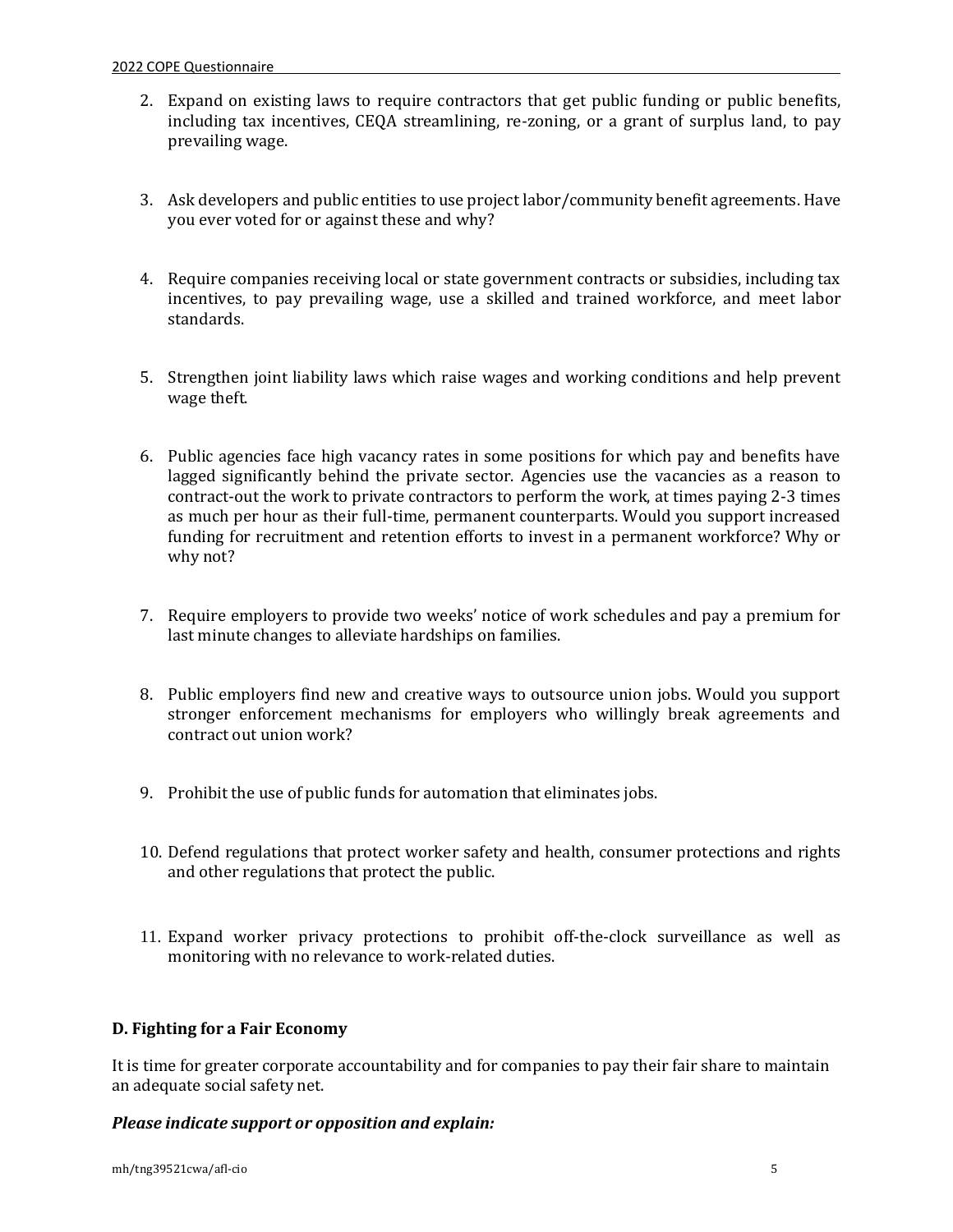- 1. Privatize retirement benefits, including public pensions and Social Security benefits.
- 2. What are your thoughts about expanding access to childcare services? How would you approach making sure there are adequate available slots and funding? Do you support expanded healthcare, retirement, and paid time off for family childcare providers?
- 3. Increase employer contributions to the unemployment insurance (UI) trust fund to prevent our fund from becoming insolvent and bring benefits to laid off workers up to date.
- 4. Require app-based businesses to comply with the same laws and regulations applicable to their competitors in similar industry sectors, including the right of workers to organize.
- 5. Regulate the expansion of automation and technology, including a taxation component, in order to support public programs for displaced workers.
- 6. Lower vote thresholds for raising new revenue at the state and local level to a majority vote.
- 7. Defend education, public safety and other essential services by protecting existing revenue streams such as Proposition 19 (2020) which restored funding for critical public services and schools by eliminating the intergenerational transfers loophole.
- 8. Supporting new progressive income sources such as a wealth tax.
- 9. Expansion of paid sick leave for workers and supplemental paid sick leave for workers during a public health emergency.
- 10. Acknowledging the sacrifices of essential frontline workers through a one-time bonus payment.

#### **E. Expanding Access to Health Care and Safer Workplaces**

Health care costs continue to rise, and workers are having to sacrifice their wages to maintain what they have. All the while, employers who do provide good health care coverage are at a competitive disadvantage while low-road employers pass the bill on to taxpayers. Relentless attacks at the federal level have introduced great uncertainty, raising costs and threatening coverage and affordability for all Californians.

- 1. Provide quality, affordable health care for every Californian through a "Medicare for All" health care system.
- mh/tng39521cwa/afl-cio 6 2. Contain health care costs by regulating the prices charged by hospitals, doctors, drug companies and insurers.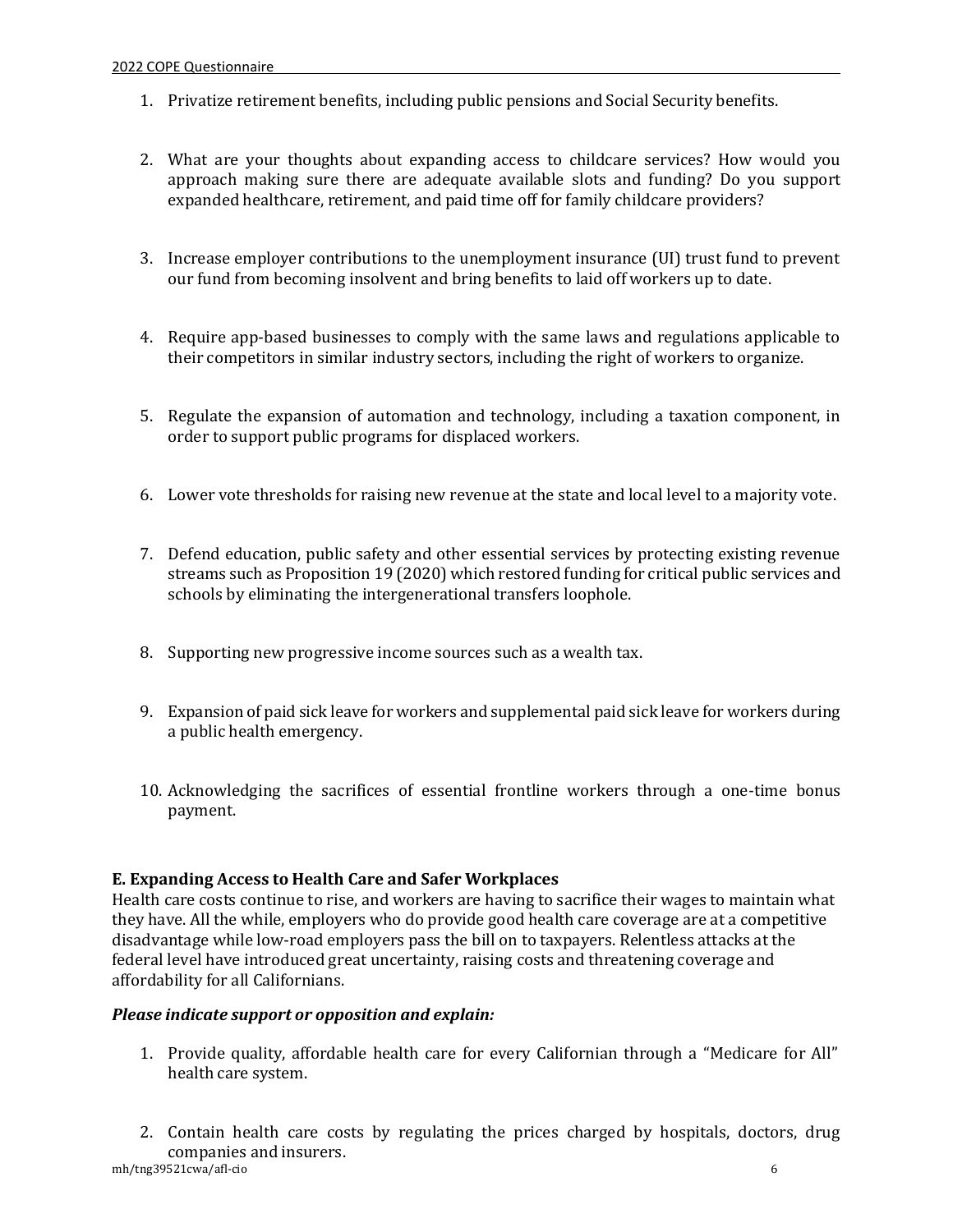- 3. Support the In-Home Supportive Services (IHSS) program to allow the elderly and disabled to be cared for in their homes, where possible by family members, rather than forced into nursing homes.
- 4. Preserve the nurse-patient ratios to protect patient care.
- 5. Eliminate unnecessary, expensive and time-consuming steps from the worker health and safety rulemaking process.
- 6. Defend workers' compensation benefits for all occupational injuries and illnesses, including timely access to treatment, elimination of unreasonable delays in claims processing, protection of rebuttable presumptions and coverage for repetitive strain injuries such as carpal tunnel syndrome, tendinitis and other musculoskeletal injuries.
- 7. Working through the pandemic created new trauma for essential workers, particularly those in the patient care sector. What are your thoughts about how to provide mental health services for affected workers? Would you support funding to ensure adequate services are attainable?
- 8. Increase staffing and funding at the Division of Occupational Safety and Health (also known as Cal/OSHA) to better protect workers against health and safety violations
- 9. Defend the availability of workers to utilize the Private Attorneys General Act (PAGA) to enforce Labor Code violations.
- 10. Support the use of a skilled and trained workforce that will provide apprenticeship opportunities that will ensure extensive health and safety and training on construction jobsites.

# **F. Investing in Education and Workforce Development**

We cannot rebuild our economy until we fully invest in public education, from early childhood to continuing adult education. To bring good, high-road jobs to California we need a skilled and trained workforce and world-class educational system.

- 1. Protect union apprenticeship programs and labor-management training partnerships by supporting the use of a skilled and trained workforce.
- 2. That a just transition to a low carbon economy can only occur when every worker is afforded a job with equal or better pay than provided by their old job, family benefits and a pension, and union representation.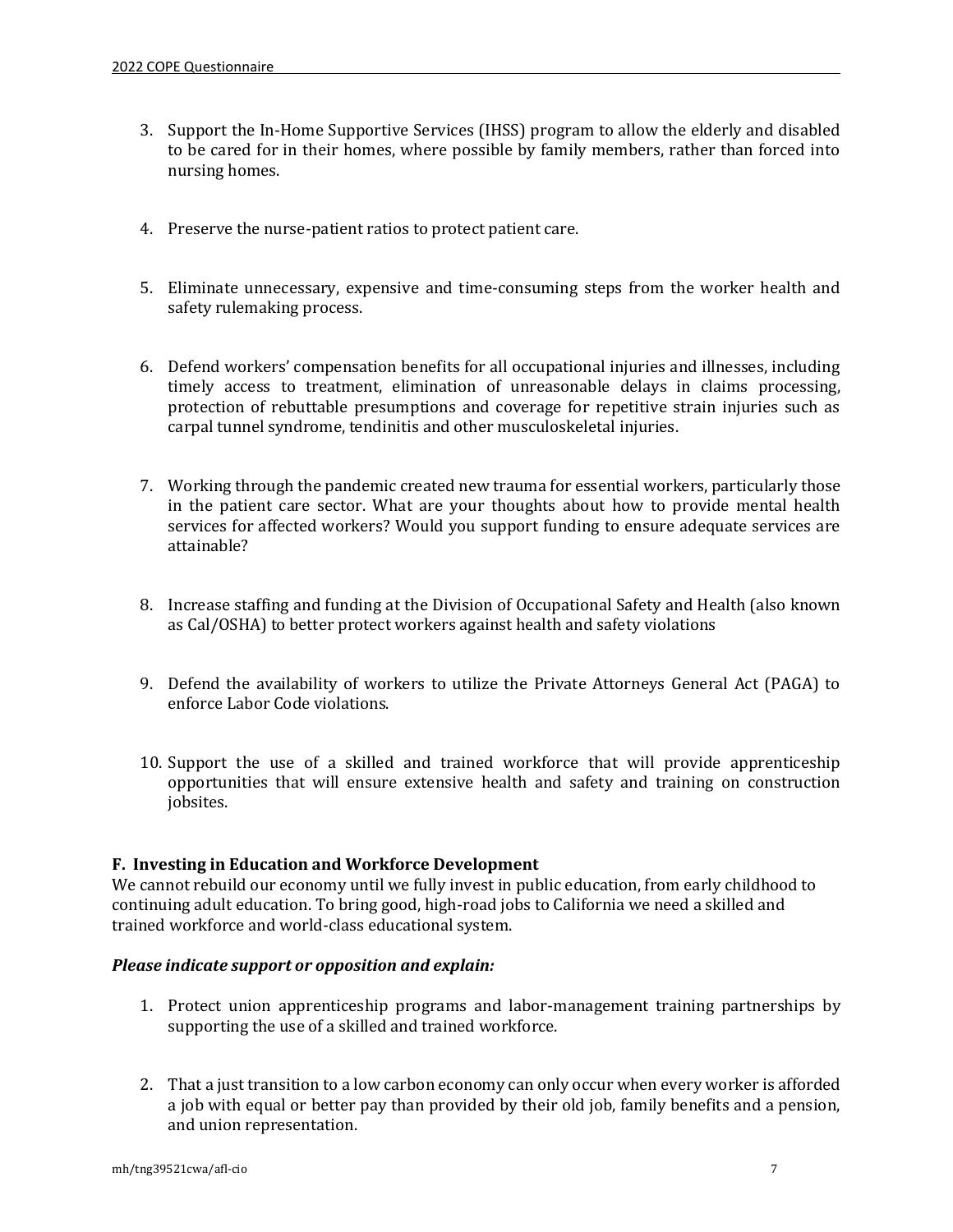- 3. Eliminate teacher tenure or weaken due process rights.
- 4. Prohibiting private companies from running charter schools.
- 5. Defend public education from outsourcing and privatization such as vouchers and the expansion of charter schools, and require charter schools to provide the same workers' rights, student protections, and community accountability as all other public schools.
- 6. Create mandatory cleaning standards with minimum staffing provisions.

Provide equitable pay and benefits for part-time and adjunct faculty in community colleges and universities.

- 7. Having ongoing professional development for educators and classified school employees.
- 8. Ending the use of tax credits that impact the minimum spending guarantee under Proposition 98.
- 9. Expanding Career Technical Education alongside A-G education requirements.

#### **G. Racial Justice**

Since our country's founding, systemic racism has resulted in disproportionately negative outcomes for low-income Black and Brown communities. From police accountability to protecting immigrant communities, the Labor Movement cares deeply about the rights of these frequently underrepresented voices.Not only have many of our members been subject to unjustified use of force by peace officers, many of our members are immigrants themselves or have family members who are immigrants.

1. What work have you done to advance racial equity?

- 2. Do you support the Black Lives Matter Movement?
- 3. The policy contained in the California Values Act (SB 54) or the Vision Act (AB 937) to ensure our local and state tax dollars are not used to funnel immigrants into dangerous health conditions in immigration detention, violate Constitutional protections, and separate immigrant families and communities?
- 4. Do you support efforts to increase oversight and accountability of police officers?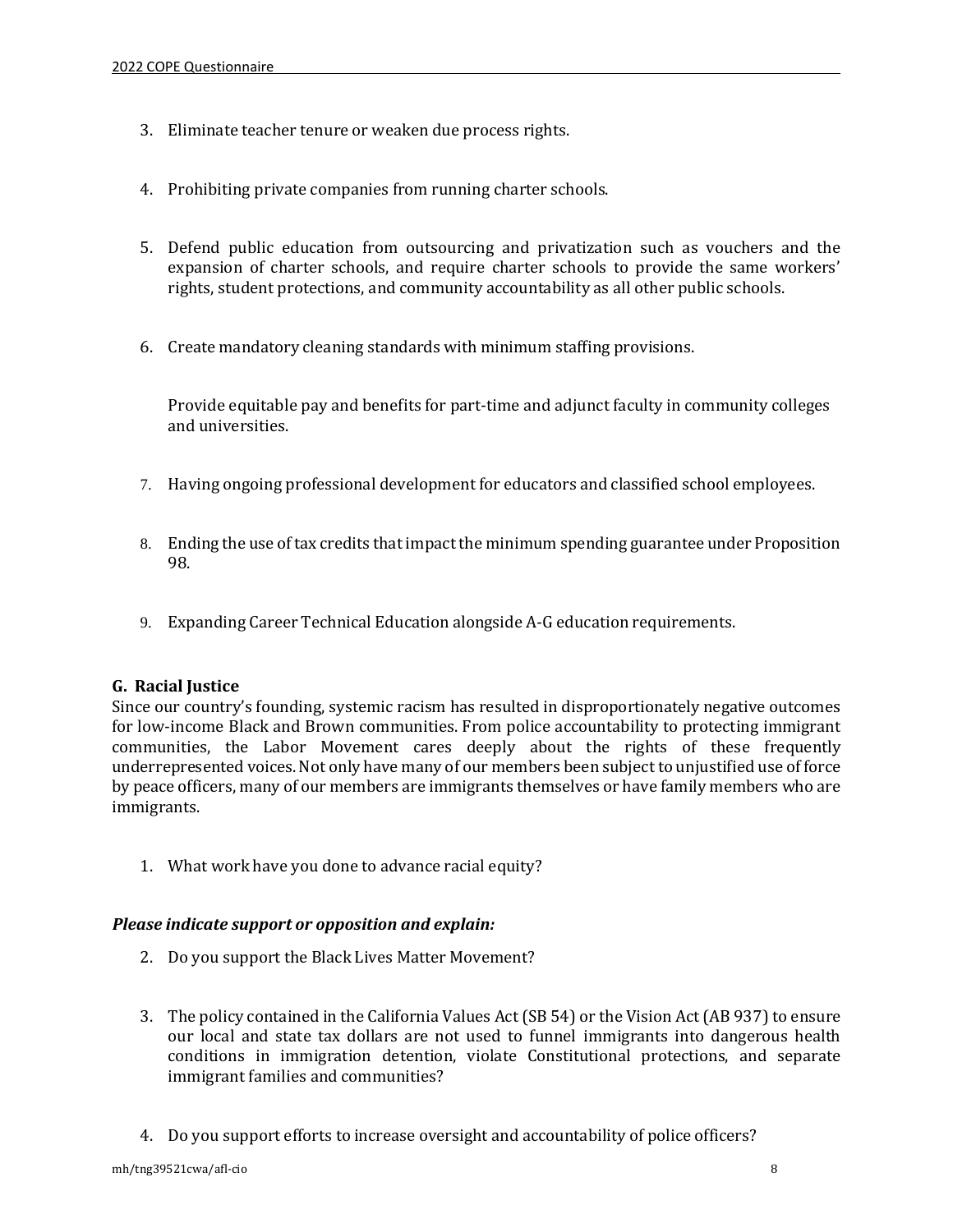- 5. Efforts to increase access to voting, particularly for low-income and communities of color?
- 6. Efforts such as Senate Bill 10 (2018), which replaced cash bail with risk assessments for detained suspects awaiting trials?